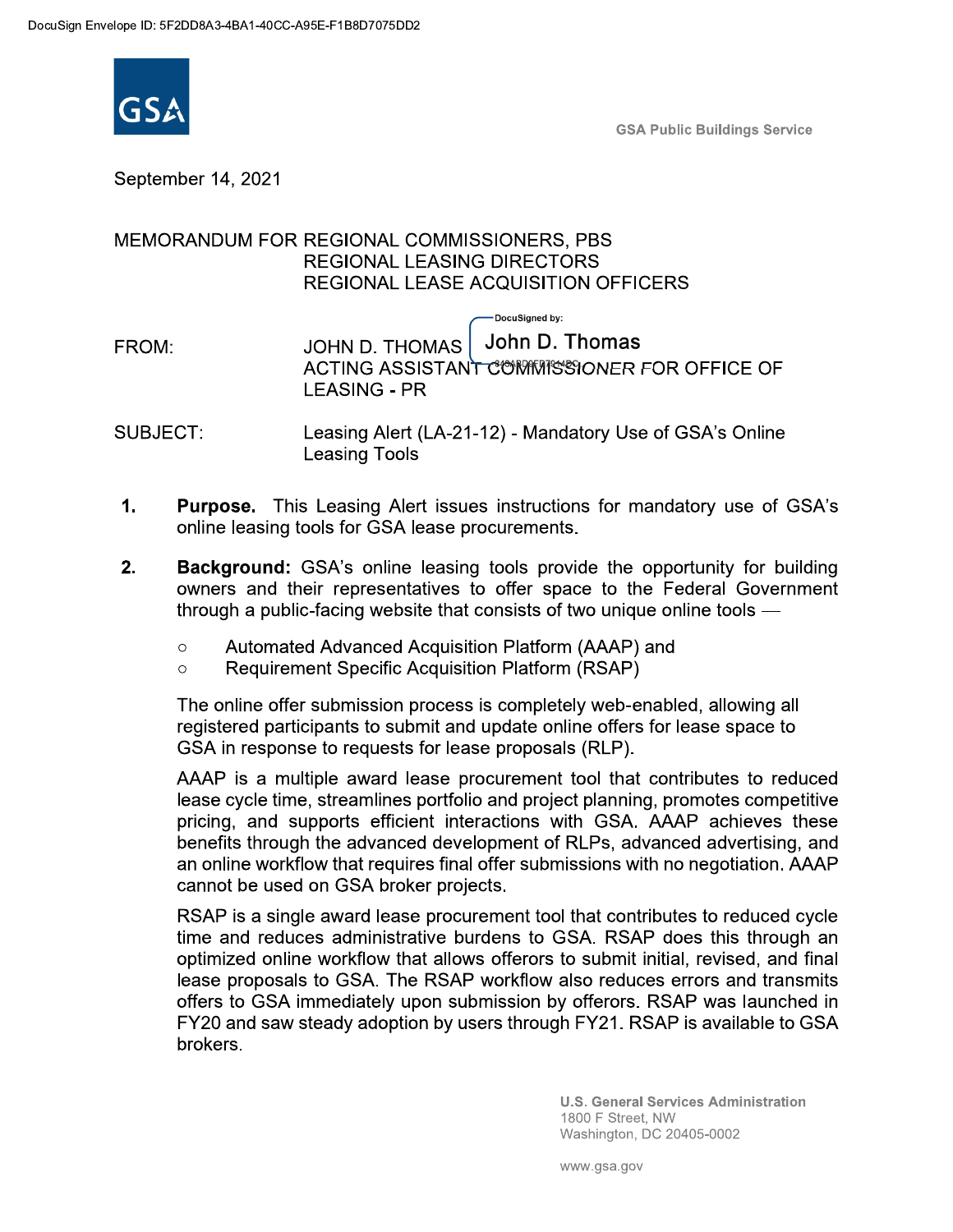Effective October 1, 2021, GSA is mandating use of these tools for lease acquisitions in accordance with the attached instructions.

- $3<sub>1</sub>$ **Effective Date**. This Leasing Alert and attachment are effective as of October 1, 2021.
- Applicability. This Leasing Alert and its attachments are mandatory and apply 4. to all GSA Leasing Associates, Project Managers overseeing lease transactions, GSA Brokers, and Support Contractors.
- 5. **Cancellation. None.**
- 6. Instructions and Procedures. See Attachment 1 of this Leasing Alert for instructions and procedures.

Attachment.

Attachment 1 - Instructions and Procedures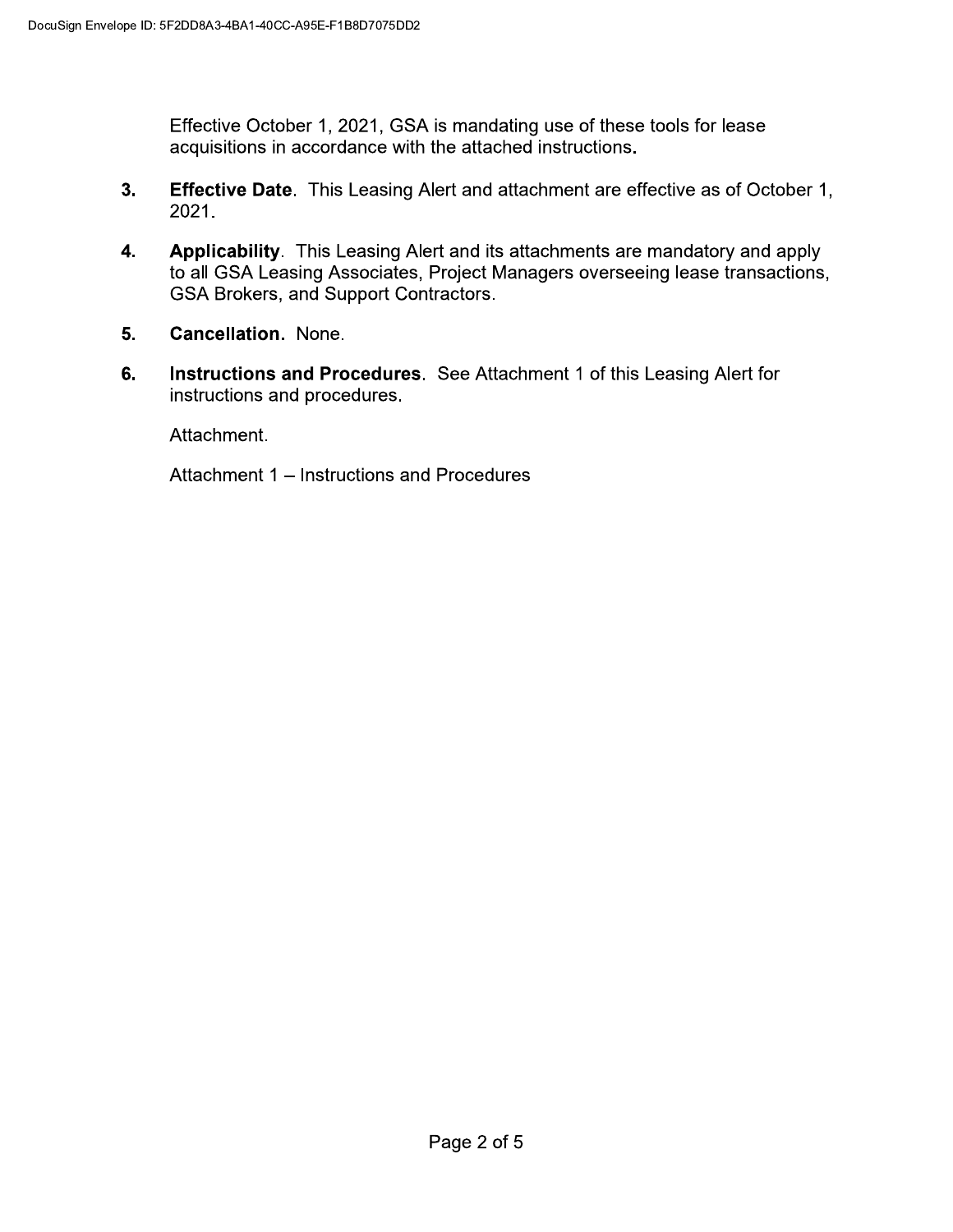# **LEASING ALERT 21-12 SUMMARY**

### Instructions and Procedures for Mandatory use of GSA's Online Leasing Tools (AAAP or RSAP)

## A. Leased Projects

- GSA Leasing Associates, Project Managers involved in lease transactions, i. GSA Brokers, and support contractors are required to utilize GSA's Online Leasing Tools (AAAP or RSAP) for lease actions that have not yet reached the Solicitation Package Issued milestone that are for new, new/replacing, succeeding, and superseding lease actions, except as noted below.
- Exceptions: The following REXUS project types are excluded from the ii. mandatory requirement to use one of GSA's Online Tools: Extensions, Renewals, Terminations, Alterations and Change in Square Footage. In addition, leases using On-Airport, Small-Lease, Warehouse, USPS, Disaster templates are also excluded from this requirement. Finally, until RSAP can accommodate TI turnkey pricing (anticipated sometime in FY22) turnkey leases are also exempt.
- The Leasing Tools Decision Matrix (Fig 1.1) was developed to demonstrate iii. how lease projects should prioritize leasing workforce multipliers, AAAP and GSA Leasing Support Services (GLS) Plus, and online tools (AAAP and RSAP). In Step 1, projects should first consider the use of AAAP or GLS Plus, and GLS Plus projects should default to using RSAP. If AAAP or GLS Plus are not an option for the project, (Step 2) the project should be done In-House and utilize RSAP. If there is justification for not using leasing's workforce multipliers and/or online tools, then, as a last resort, the project should use another approved procurement method and document this decision in the Price Negotiation Memorandum (PNM).

| <b>Leasing Tools Decision Matrix</b> |                       |                               |                                 |                                        |
|--------------------------------------|-----------------------|-------------------------------|---------------------------------|----------------------------------------|
| Step 1: AAAP or GLS Plus             |                       |                               | Step 2: In-House<br><b>RSAP</b> | Step 3: Other                          |
| <b>AAAP</b>                          | GLS Plus <sup>1</sup> |                               | Use only after                  | Use another approved                   |
|                                      | With<br><b>RSAP</b>   | <b>Without</b><br><b>RSAP</b> | considering<br>AAAP or GLS      | procurement method<br>as a last resort |

#### Figure 1.1

<sup>1</sup>RSAP should be the default with GLS Plus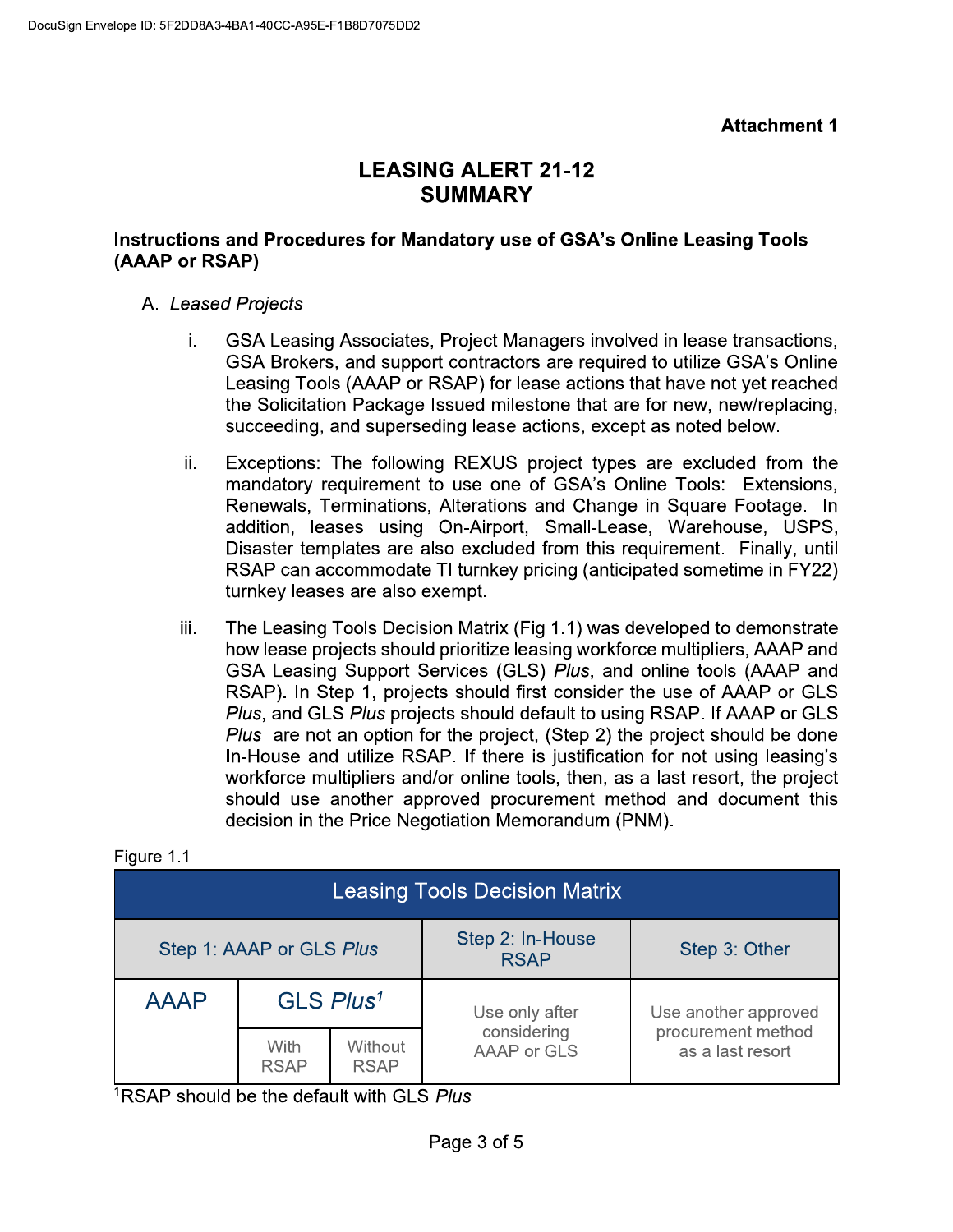- B. Procedures to enable GSA's Online Tools in G-REX
	- **Automated Advanced Acquisition Program (AAAP):** i.
		- a. When your REXUS project migrates to G-REX, the Project Information section should show the Acquisition Type as AAAP and the Lease Action as New or New/Replacing. If the Lease Action Type reads Succeeding, the REXUS project should be updated to New/Replacing.
		- b. In G-REX, to add your Acquisition Strategy and activate the Lease File Checklist, click the Related Action link in the menu below the Project Title.
		- c. Click the Set Lease Acquisition Strategy. To set your Acquisition Strategy, the Acquisition Type and Lease File Checklist Type should read AAAP, Procurement Method should be Competitive, and Tenant Improvement Method should be TI Allowance.
		- d. Click Save and Submit to complete this.
	- Requirement Specific Acquisition Program (RSAP): ii.
		- a. In G-REX, navigate to the project's Related Actions page and select 'Set Lease Acquisition Strategy'.
		- b. To show that your region is planning to use RSAP, select the box next to "Electronic Offers Accepted", then click 'Save and Submit'. When this step is complete, the Acquisition Type will show RSAP is being utilized.
		- c. When your region is prepared to issue the RLP and collect offers using RSAP, the solicitation number should be entered in the "Solicitation Number" field next to the pre-checked "Electronic Offers Accepted" box.
			- o Important note: The solicitation number must match what is listed in the RLP and on SAM.gov. This number is what links offers submitted through RSAP to the project in G-REX. Use the project number with no additional characters as the solicitation number.
		- d. Additional instructions for proper RSAP implementation are available on the Office of Leasing Google Site - Centers of Expertise - Lease Application & Analysis, and include how to review offers, requirements for entering the actual lease award date and confirming the awardee.